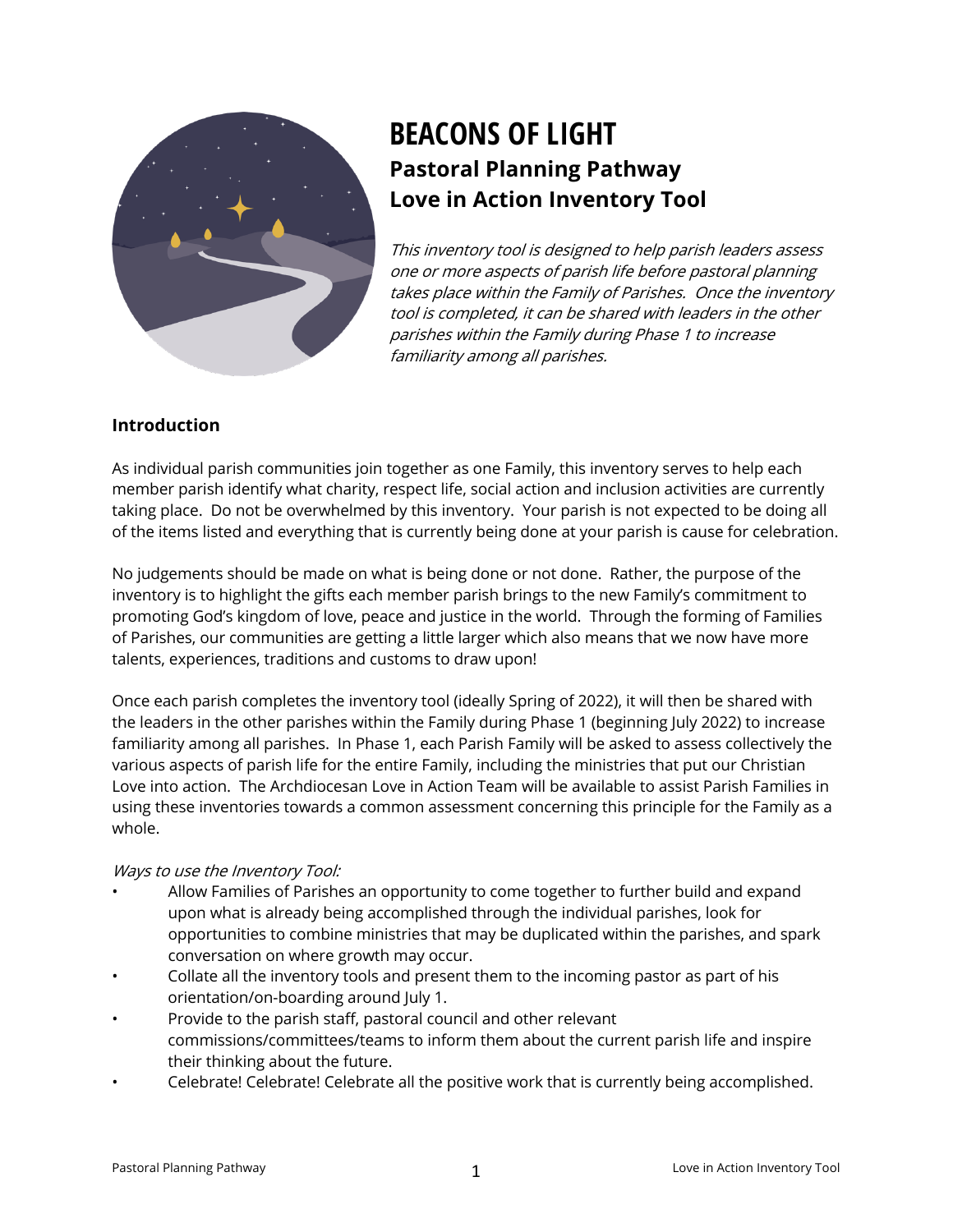Ways NOT to use the Inventory Tool:

- Publish them in the bulletin.
- Base an employee evaluation on them.
- Judge other parishes based upon them.
- Assume that areas of needed growth cannot ever improve.

### REMEMBER: these inventory tools are for YOU!

Only the leadership of the parishes within the Family will see these, so take this opportunity to give an honest inventory of what's happening and not.

Now Pause…Take in a Deep Breath…Invite the Holy Spirit in to provide guidance, comfort, strength and wisdom. We are embarking on an adventure with the goal of building God's kingdom on Earth.

Let's begin the journey…

## **Commission**

Does your parish have a commission or central organizing entity for charity, respect life, and social justice ministries? If so, please briefly describe its structure.

Please answer "yes" or "no" and, if yes, describe.

## **Charity**

1. Does your parish have an outreach commission or some other group that coordinates charitable giving and/or volunteering?

2. Does your parish have any type of "in-house" outreach (such as an on-site pantry, gift cards, St. Vincent De Paul conference, etc.)?

3. Is your parish involved with any of the following organizations, either through financial support or some type of volunteering?

- a. Catholic Charities Southwestern Oho / Catholic Social Services of the Miami Valley
- b. St. Vincent de Paul
- c. Local soup kitchens / Food rescues or pantries
- d. Shelters or other support for the unhoused
- e. Habitat for Humanity Cincinnati/ Dayton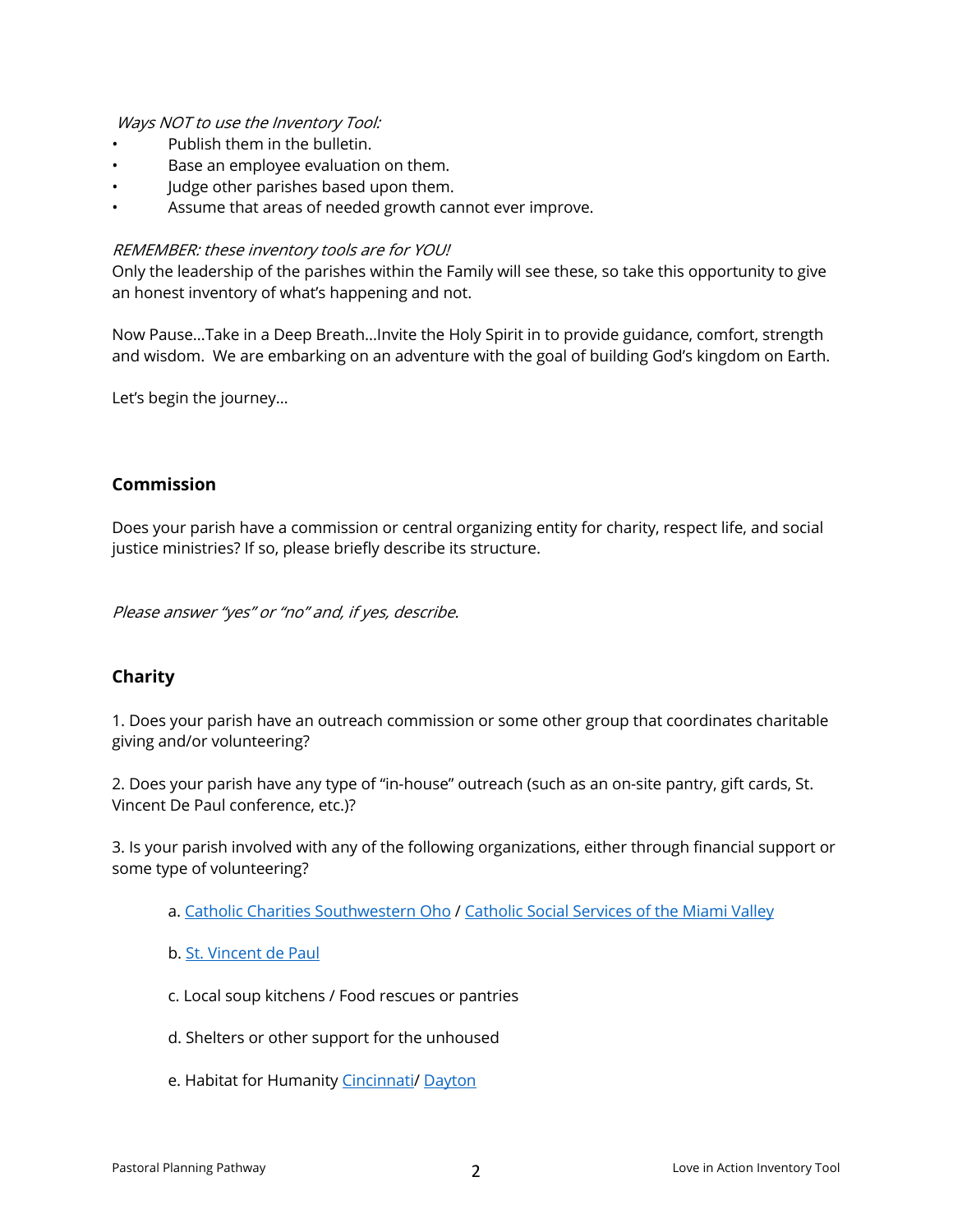- f. Local pregnancy center
- g. Other (e.g. Special Olympics)

## **Global Solidarity**

1. Is your parish making efforts to build friendships and solidarity with people, missionaries, organizations (e.g. Catholic Relief Services (CRS)), programs, or parishes in other parts of the U.S. and/or overseas?

2. Does your parish have any volunteers/parishioners/lay missioners serving and working with mission or social service organizations in other states and/or overseas?

3. Does your parish do anything to support and welcome immigrants and/or refugees?

# **Respect Life & Human Dignity**

1. Does your parish have a Respect Life and/or Social Action committee, or some other group that coordinates efforts to support human life and dignity?

2. Do you have a staff person or volunteer who coordinates your life, human dignity, and charity ministries?

- 3. Does your parish advocate and educate in areas related to abortion? a. Pregnancy care center
	- b. 40 Days for Life
	- c. Life Chain (See in October Events Archdiocese of Cincinnati
	- d. March for Life (local) or National
	- e. Cross the Bridge
	- f. Other

4. Do you keep parishioners aware of our Archdiocesan post-abortion healing ministry, Project Rachel, through ways such as bulletin announcements, flyers in the vestibule, and mentions through homilies and prayers of the faithful?

5. Does your respect life/social action committee(s) work on any other life/dignity issues related to Catholic Social Teaching?

a. Proper care for the dying

b. Bereavement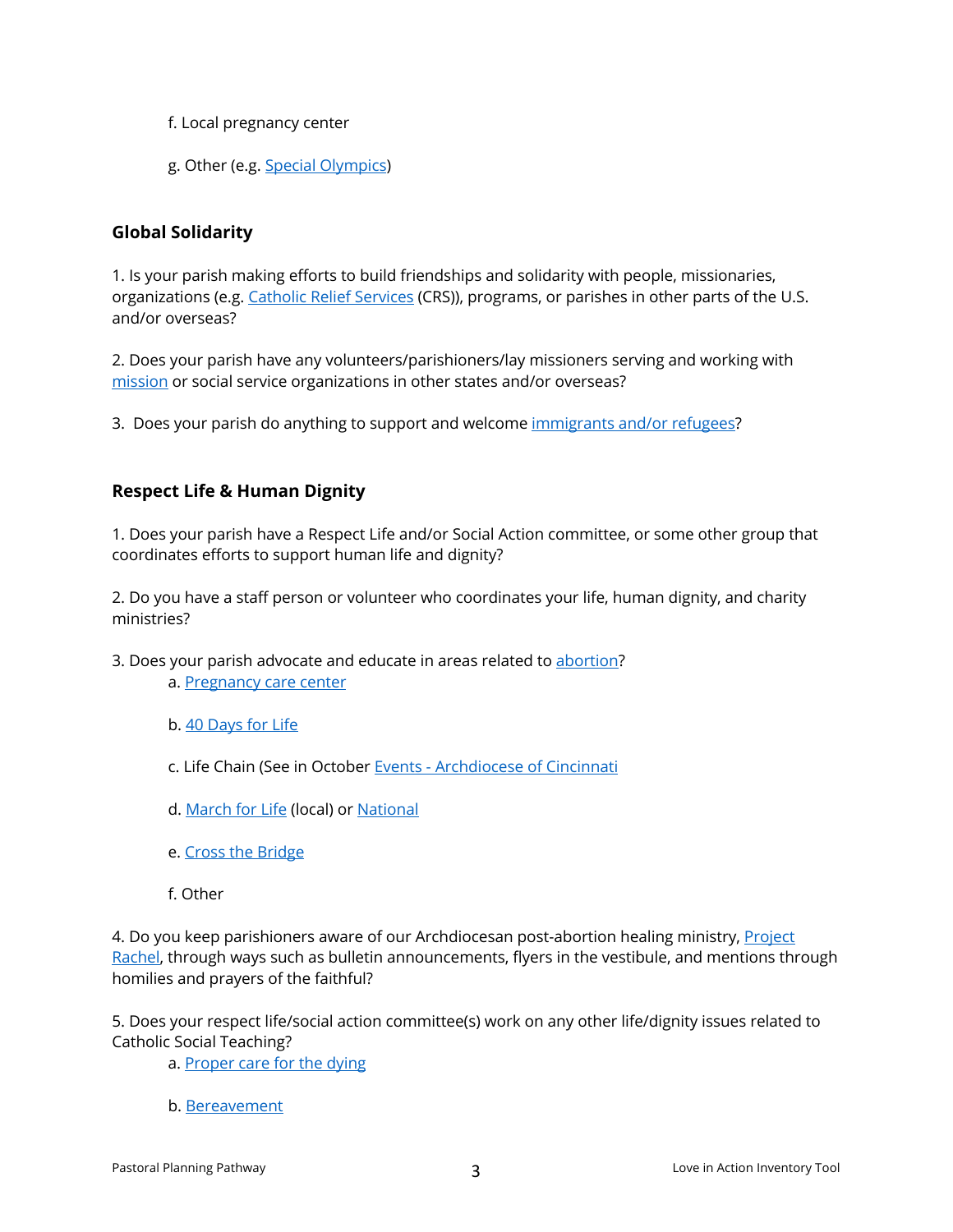- c. End to capital punishment
- d. Human trafficking
- e. Domestic violence
- f. Prison ministry / Returning citizens' support
- g. Care for Creation
- h. Immigration reform
- i. Religious liberty
- j. Addiction
- k. Anti-racism
- m. Other

6. Is your parish connected to your local community through nonprofit organizations that seek to empower marginalized people to advocate for their own rights (e.g. CCHD-funded organizations)?

- 7. Does your parish participate in annual collections?
	- a. CMA
	- b. Respect Life Fund
	- c. CCHD
	- d. CRS
	- e. Mission
	- f. CRS Rice Bowl

## **Advocacy & Formation**

1. Does your parish engage in advocacy around public policy to advance life, dignity, and care for creation?

a. Letters, phone calls, visits to elected officials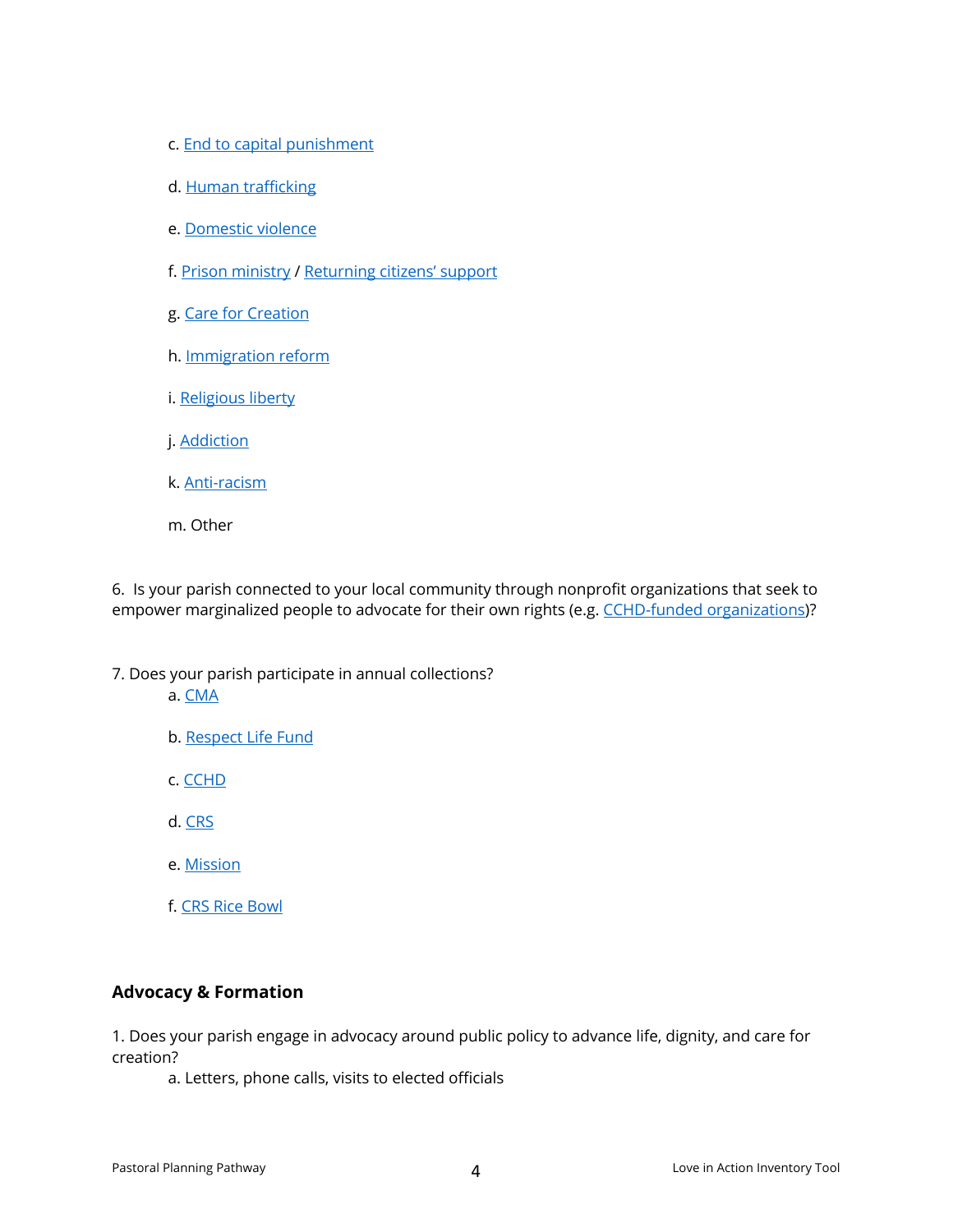- b. iVoteCatholic
- c. Civilize It
- d. Braver Angels
- e. Other

2. Does your parish promote or offer educational opportunities on gospel justice and Catholic Social Teaching (e.g. the dignity of life, the rights of workers, solidarity, care for creation)?

3. Are messages of charity, justice, the dignity of life, solidarity, equity, etc. incorporated into your liturgy and prayer?

4. Do parish clergy participate in training or formation opportunities on the principles of Catholic Social Teaching?

5. Do homilies appropriately exhort the faithful to live out Catholic Social teaching in their daily lives?

6. Are formation activities around Catholic Social Teaching accessible and tailored to diverse populations, including those of different ages and languages and persons with disabilities?

## **Rural Life**

1. Have you participated in or experienced rural/urban dialogue programs?

2. Do you participate in legislative advocacy around farm and food issues?

3. Does your parish work with other local churches (ecumenical) and organizations to meet the needs of the rural community?

# **Belonging**

### **Multicultural**

1. Besides the predominant culture of your parish, with which groups have you ministered? a. African American

- b. Hispanic
- c. Asian
- d. Other ethnic group
- e. Deaf
- f. Other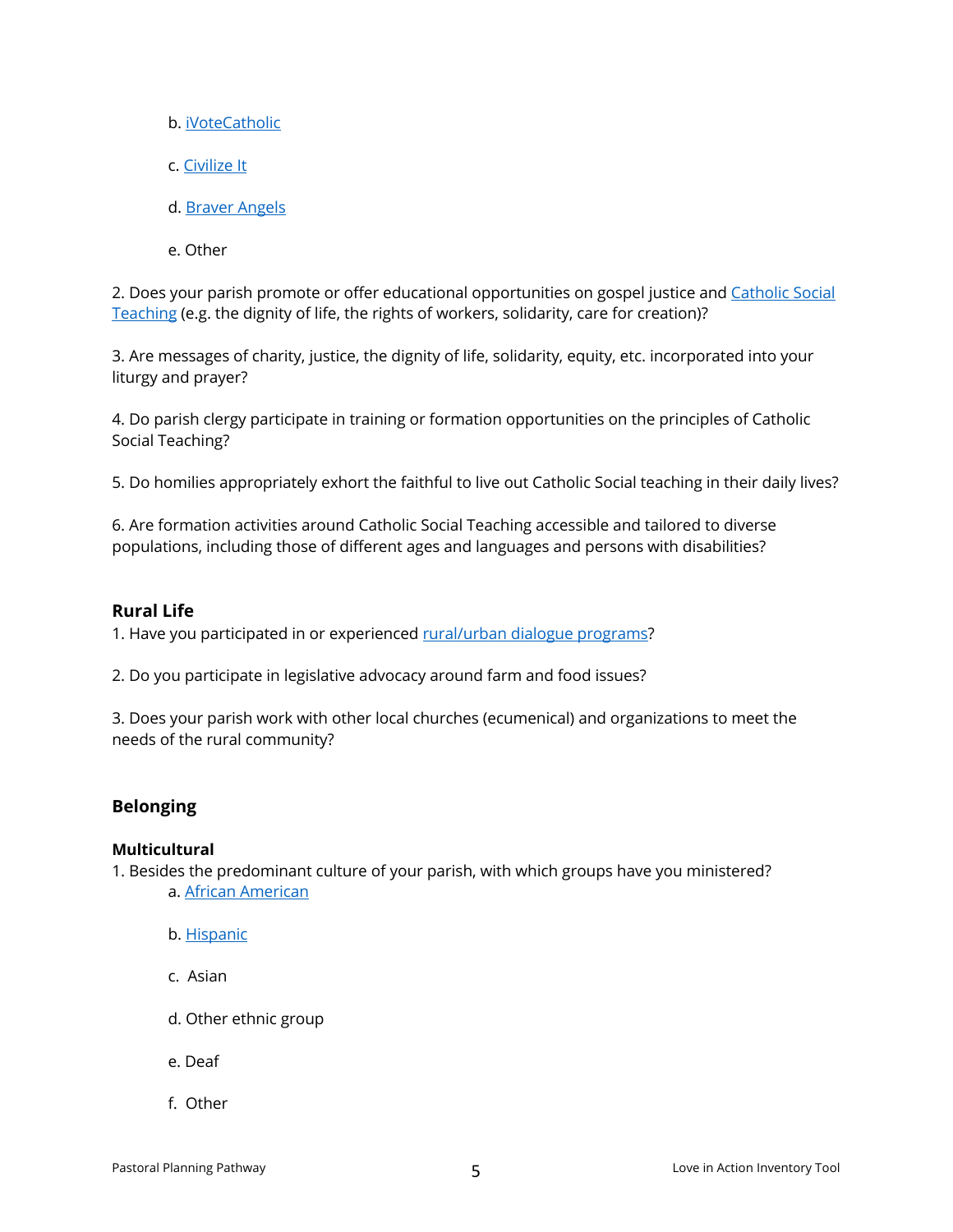2. In what ways has your parish encouraged the inclusion and fuller participation of all God's people in the life and ministry of the Church?

3. What processes have been used in your parish to promote the right knowledge, attitudes, and skills needed to be effective ministers for people of more than one language and culture?

4. Has your parish promoted multicultural unity in the local community?

## **Hispanic**

1. Is there a Hispanic population in your parish? In your boundaries?

2. Has the parish developed and implemented plans for Hispanic Ministry?

3. Does your parish have a Hispanic presence at meetings or serving on boards, councils, etc.?

### **African American**

1. Is there an African American population in your parish? In your boundaries?

2. Has the parish developed and implemented plans for African American Ministry?

3. Does your parish have an African American presence at meetings or serving on boards, councils, etc.?

### **Disabilities**

1. Has your parish made intentional and well-communicated efforts to create a culture of inclusion and meaningful participation for persons with disabilities and their families?

2. In what ways is our parish accessible to persons with disabilities?

- a. Braille signs
- b. Accessible/wheelchair ramps
- c. ASL interpreters
- d. LOOP or FM system for hard-of-hearing
- e. Sensory-Friendly Mass options
- f. Mental health ministry
- g. Adaptive religious education